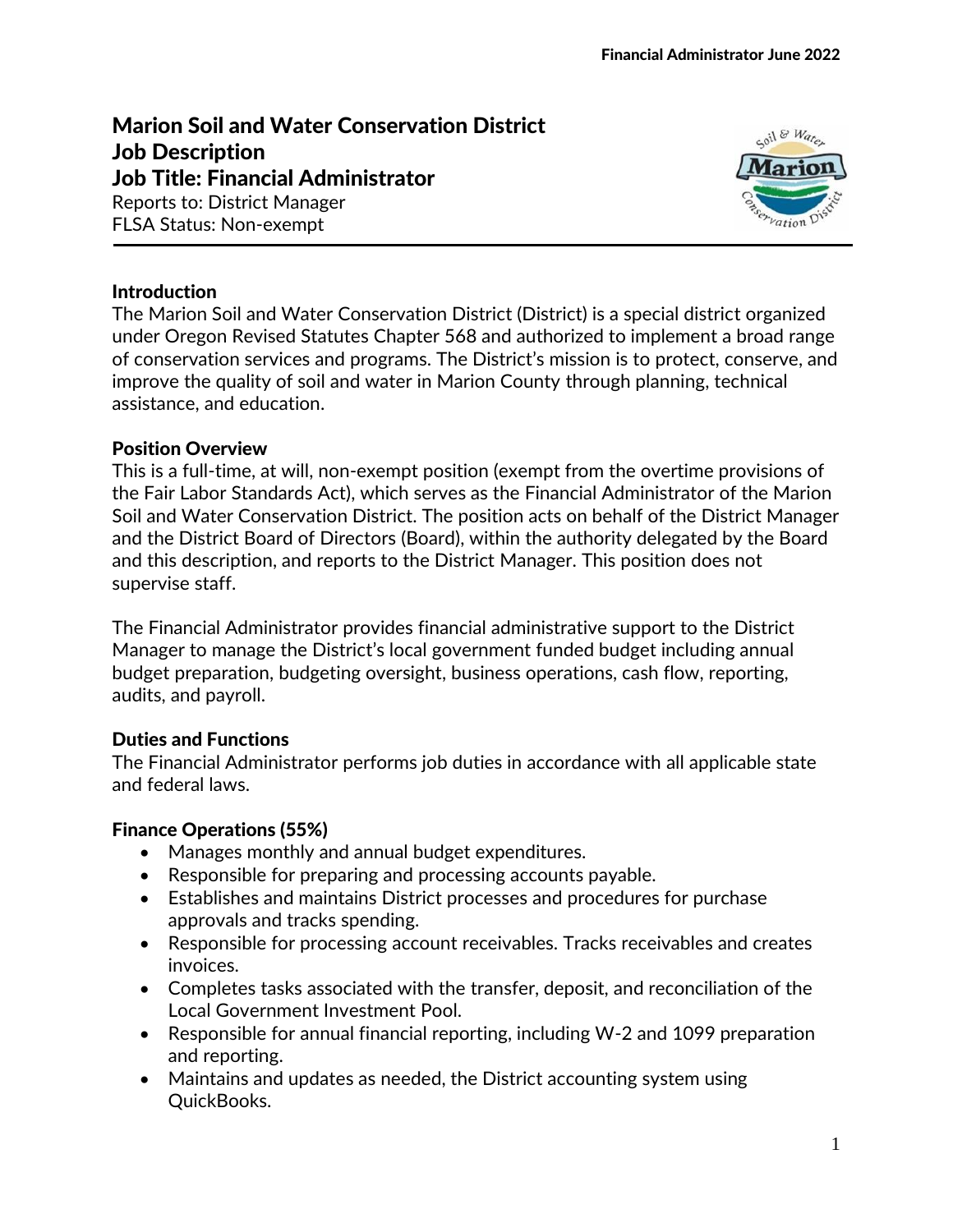- Conducts Payroll disbursement for District employees, including payroll tax, benefits payments, and processing reports as required.
- Works with the Treasurer to develop (subject to Board approval) fiscal policies and procedures to ensure strong fiscal controls and compliance with appropriate accounting standards.
- Completes account reconciliations. Produces the monthly Treasurer's Report and develops financial reports as needed.
- Works with District Manager to oversee contracts keeping well-informed of pertinent law, regulations, and best management practices that relate to MSWCD contracts.
- Assists District Manager with keeping well-informed regarding compensation and wages and updates the District Salary Management Plan.
- Keeps and maintains a list of all District Capital Items.

### Budgeting (20%)

- Works with the District Manager and Board to develop the District Budget; understands and ensures compliance with Oregon Local Budget Law.
- Works with Budget Officer, District Manager, and Board to develop the Budget Message and other required budget items as needed.
- Assists the District Manager with budget planning and presentation of the Budget Message at Budget Committee meetings to facilitate the District budget for review and approval.
- Presents the budget at the Budget Hearing to facilitate adoption of the District Budget.
- Works with the District Manager to monitor and manage the budget throughout the year. Develops budget revisions as needed for Board approval.

# Financial Audit (5%)

- Coordinates with an external firm to conduct the annual audit. Prepares the District year-end financial statements for audit. Provides documents required and responds to questions from the Auditor.
- Implements improvements to the accounting system and financial controls in response to Auditor recommendations and Governmental Accounting Standards Board standards and requirements.

# Organizational Support (15%)

- Provides onboarding related to payroll and purchasing procedures etc. for new hires.
- Attends regularly scheduled and ad hoc meetings.
- Conducts other related duties as assigned for the purpose of ensuring the efficient and effective functioning of the District financial operations.

# Professional Development (5%)

• Upon approval, pursues professional and personal development opportunities.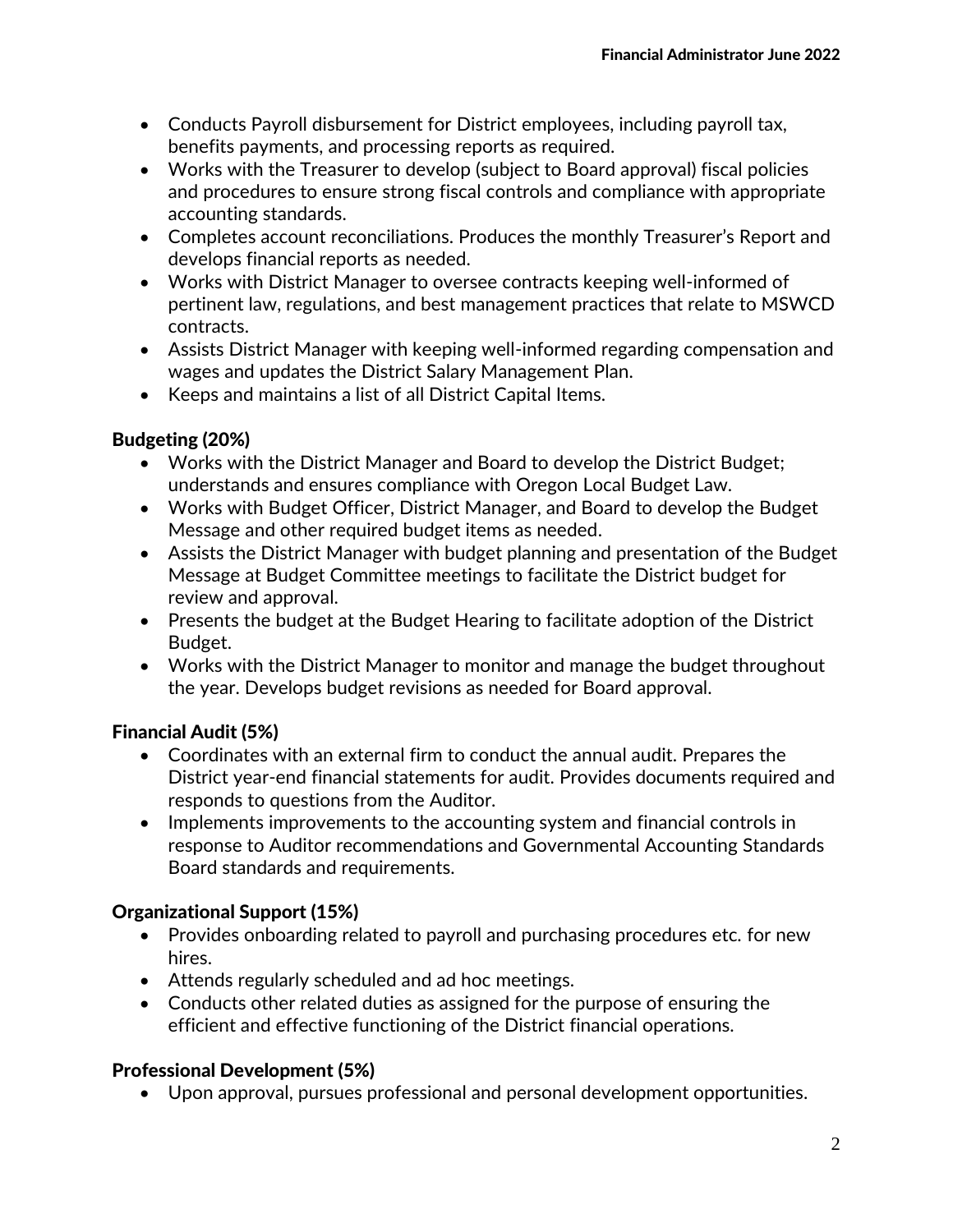### Knowledge, Skills, and Abilities

- Knowledge of and experience with standard accounting practices is required.
- Experience with and knowledge of Oregon Local Budget Law is preferred. Ability and willingness to learn Local Budget Law is required.
- Experience with and knowledge of Oregon Public Contracting rules is preferred. Ability and willingness to learn public contracting rules is required.
- Knowledge and ability to use Microsoft Office 365, SharePoint, Microsoft Word, Excel and Outlook and other related computer programs, working with databases and conducting internet research.
- Excellent skills in the areas of organization, attention to detail, time management, ability to manage multiple tasks, define and set priorities, meet deadlines, and problem solve are required.
- Strong ability to think ahead, take personal initiative, work both independently and as a team member, collaborate and coordinate with others, and take a lead role when appropriate.
- Requires excellent communication skills, both verbal and in writing, and people skills.
- Ability to pass a Background check is required.

# Qualifications

- Bachelor's degree in Public or Business Administration, Accounting or Finance, Natural Resources Management, Agricultural Business, or a related field; plus, three years of progressive responsibility in program management, fiscal management, and bookkeeping, and/or agency administration. Additional qualifying experience or education may substitute for the educational or job experience required.
- Three to five years minimum experience in fiscal management, government or nonprofit strongly preferred.
- Experience in a computer accounting program is required, with preference to QuickBooks Pro.
- Proven knowledge of standard accounting practices is required.
- Background in government or nonprofit fund accounting is preferred.
- Demonstrated knowledge of applicable local**,** state, and federal laws, rules and regulations, and policies governing public accounting and contract management processes.
- Requires the highest ethical standards and public trust which must be always maintained.

### Job Conditions

- This position is primarily in an office setting, located in Stayton, OR operating office equipment such as a computer or copier. Telecommuting options are available to discuss.
- Position may require standing for extended periods of time, as well as stooping, squatting, bending, kneeing, etc.